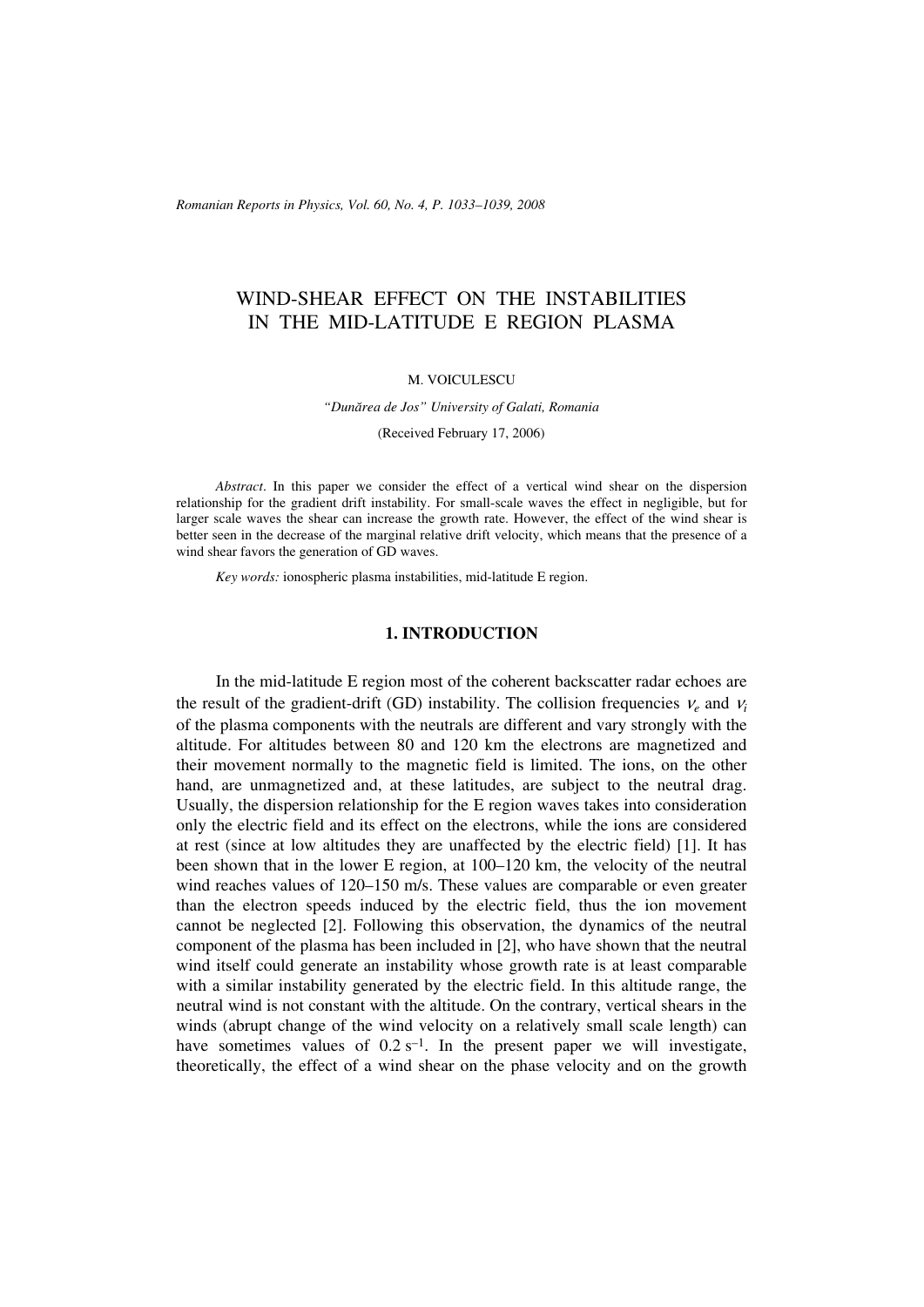rate for the GD instability occurring in the E region for different background conditions. The GD instability occurs in the ionospheric E region plasma (see for instance [1, 3]).

## **2. MODEL AND RESULTS**

The calculation of the gradient drift dispersion relationship starts from the bifluid model of the plasma, where the gravity and the electron production and loss are neglected and where fluctuations of the geomagnetic field, **B**, are too small at this altitude to be considered.

$$
\frac{\partial n}{\partial t} + \text{div}(n \cdot V_e) = 0 \tag{1}
$$

$$
\frac{\partial n}{\partial t} + \text{div}(n \cdot V_i) = 0 \tag{2}
$$

$$
-\nabla p - ne(\mathbf{E} + \mathbf{V}_e \times \mathbf{B}) - mn\nu_e(\mathbf{V}_e - \mathbf{U}) = 0
$$
\n(3)

$$
\left(\frac{\partial}{\partial t} + \mathbf{V}_i \cdot \nabla\right) \mathbf{V}_i = -\nabla p + ne(\mathbf{E} + \mathbf{V}_i \times \mathbf{B}) - mn\mathbf{V}_i(\mathbf{V}_i - \mathbf{U}) = 0\tag{4}
$$

where  $V_{e,i}$  are the electron, respectively ion, velocities, U the neutral wind (neutral component velocity) and  $v_{i,e}$  – the collision frequencies of the charged plasma particles with the neutrals. The wind shear is described by

$$
w = \frac{\partial U_x}{\partial z},
$$

with *z* the altitude and  $V_{ixy}$  the horizontal component of the ion velocity ( $V_i = U$ ). The perturbations in this system are:

$$
f = f_0 \exp i(\omega t - \mathbf{k} \cdot \mathbf{r}),
$$
 where  $\omega = \omega_r - i\gamma$ .

The following notations are introduced:

$$
\Omega_e = -\frac{eB}{m_e}, \qquad \Omega_i = \frac{eB}{m_i},\tag{5}
$$

where  $m_{e,i}$  are the electron, respectively ion, mass and *B* the terrestrial magnetic field

$$
\Psi = \frac{V_e V_i}{\Omega_e \Omega_i},\tag{6}
$$

$$
\mathbf{V}_\mathbf{d} = \mathbf{V}_\mathbf{e} - \mathbf{V}_\mathbf{I} \,,\tag{7}
$$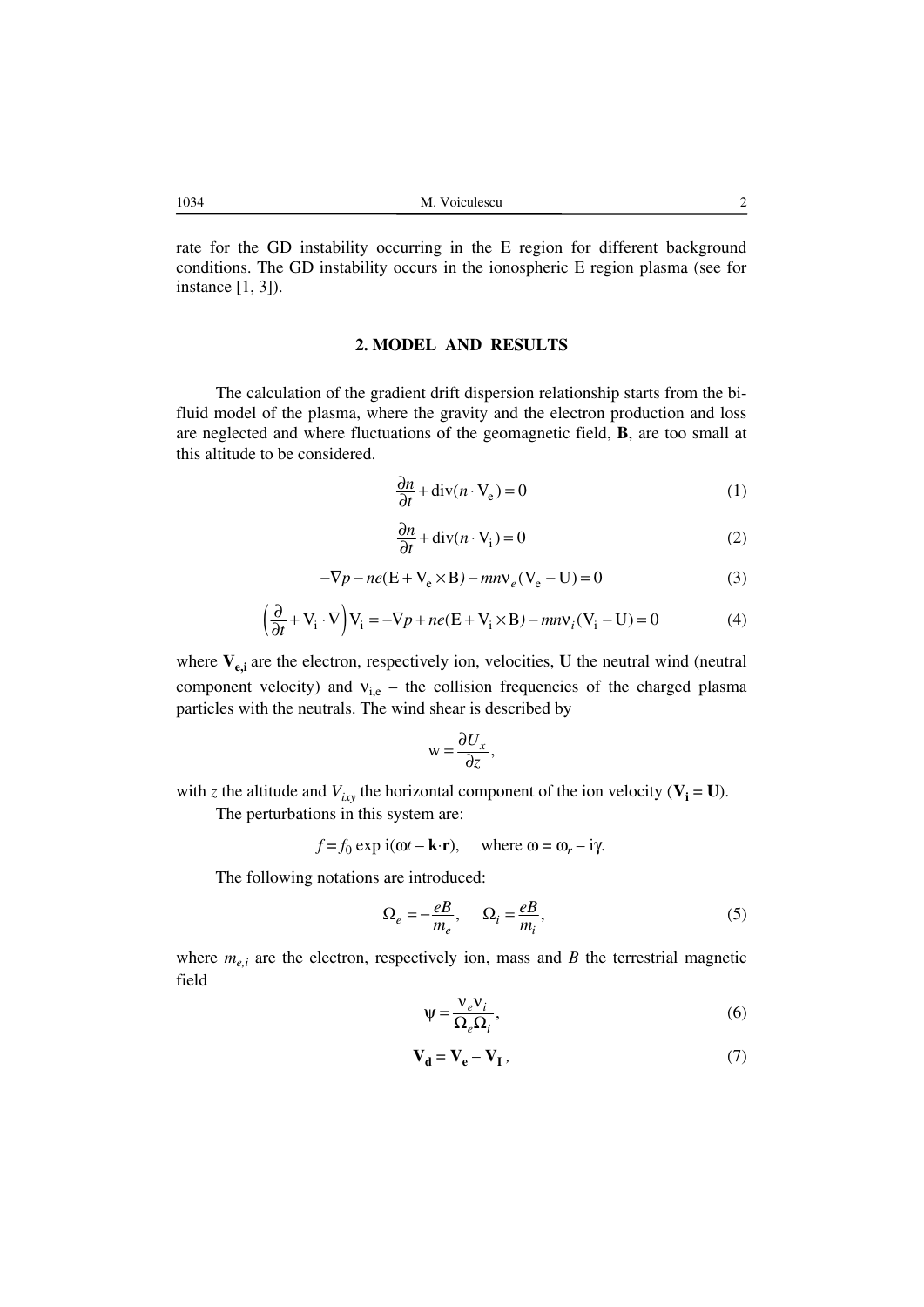and the density gradient scale length, which measures the plasma density,  $n$ , variations:

$$
L = \frac{1}{n} \left( \frac{\partial n}{\partial z} \right)^{-1} . \tag{8}
$$

The detailed calculus of the dispersion relationship is given in [3] and here, for the sake of brevity, we will outline only the main steps of that calculation. Each perturbed quantity can be written:

$$
F_1 = F + f,
$$

where *F* is the unperturbed quantity,  $(N, V_e, V_i, \phi)$  and *f* is the linear perturbation given above.

The calculation is done under several assumptions:

– the electron inertial effects are negligible;

– the wind has a zonal component  $(U_x)$ ;

– the electron velocity can be perturbed in any directions, while for the ion the propagation is restricted only in the  $x$  direction. This assumption is justified also by the fact that in the lower E region the ions are practically unmagnetized:

The linearly perturbed equations are projected on the three axes of the coordinate system so that a system of equations is obtained (see [3]). The condition for non-trivial solution leads to:

$$
\omega - \mathbf{k} \cdot \mathbf{V}_{e} = \left( -\frac{iG_{L}}{k_{x}L\Omega_{i}} + \frac{\Psi}{v_{i}} \right) \times
$$
  
 
$$
\times \left[ (\omega - \mathbf{k} \cdot \mathbf{V}_{i} - i\omega_{s}) \left( i\mathbf{k} \cdot \mathbf{V}_{i} - i\omega - v_{i} \right) + i k_{x}^{2} C_{s}^{2} \right],
$$

where the fact that  $\beta_e^2 >> 1$  in the E region was taken into account. The real and imaginary parts of  $\omega$  are, as shown above, the angular frequency,  $\omega_r$ , and the growth rate,  $\gamma$ ,  $\omega = \omega_r - i\gamma$ . In the linear approximation,  $\gamma \ll \omega_r$  and  $\gamma \ll v_i$ .

For parallel propagation  $k_p \ll k_\perp$  and  $k \approx k_x$ ,  $\alpha \approx 0$ , the wave frequency,  $\omega$ , and the growth rate, γ, are:

$$
\omega = \frac{k \cdot (V_e + \psi V_i)}{1 + \psi} = \omega^*,\tag{9}
$$

$$
\gamma = \frac{\Psi}{\nu_i (1 + \Psi)} \left[ \left( \frac{k \cdot V_d}{1 + \Psi} \right)^2 - k^2 C_s \right] + \frac{\nu_i}{\Omega_i} \cdot \frac{\cos I}{L \cdot k} \cdot \frac{k \cdot V_d}{\left( 1 + \Psi \right)^2} + \frac{\Psi}{1 + \Psi} \cdot w =
$$
\n
$$
= \gamma^* + \frac{\Psi}{1 + \Psi} \cdot w,
$$
\n(10)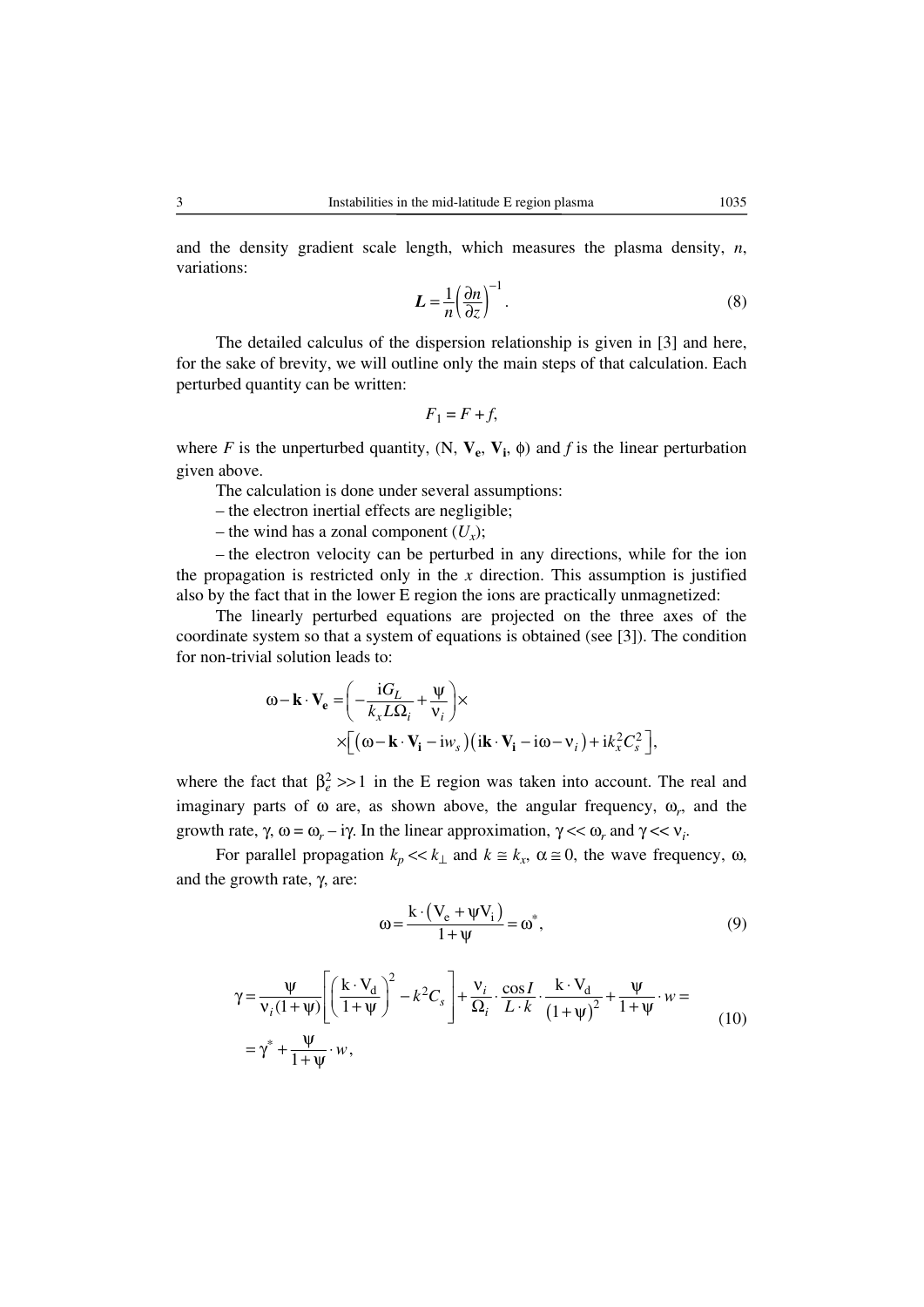1036 M. Voiculescu 4

where *I* is the inclination of the geomagnetic field line (the angle between the horizontal plane and the field vector, positive downwards) the stars stand for the "classic" frequency and growth rate, *i.e.* for the case when the ions are considered at rest and the dispersion relationship is considered in a frame moving with the neutrals.

Note that the wave frequency given by equation (9) is not modified ([3]). On the other hand equation (10) shows that the growth rate is different when the ion movement is considered compared to the case when ions are assumed to be at rest. When the shear values are below about  $0.2 s^{-1}$ , the influence of the wind could be sometimes neglected. However for larger values of the shear the usual assumption that ions are at rest must be revised.

Figs. 1 and 2 depict the growth rate for different values for the wavelength,  $\lambda$ , relative drift velocitiy, *V*, sound velocity, *C*, and gradient scale, *L*, which are shown next to the figure.

Fig. 1 shows that for decameter scale waves, medium drift velocities and relatively abrupt plasma density variations, the two curves coincide, there is no difference between the growth rates with or without shear.

In Fig. 2 waves with a higher order of magnitude are considered. The growth rate is very small, thus the effect of the shear could be important, especially at smaller gradient scale lengths, *i.e.* for abrupt variations of the plasma density, as it happens at the walls of an Es layer, for instance.

The marginal drift is the smallest velocity of the electron drift relatively to the ions that generates the instability and it is given by [1]:

$$
k \cdot V_{dlim}^* = kC_s (1 + \psi) \bigg[ F - \bigg( F^2 + 1 \bigg)^{\frac{1}{2}} \bigg], \tag{11}
$$

where  $F = \frac{v_i \Omega_e \cos I}{2v_e L k^2 C_s}$ .  $e^{LK}$ <sub>s</sub>  $F = \frac{v_i \Omega_e \cos l}{2 \pi L^2 \Omega}$  $=\frac{v_i \Omega_e \cos}{2v_e L k^2 C}$ 



Fig. 1 – The variation of γ (with shear) and of  $γ^*$  (without shear) with increasing altitude for decameter waves.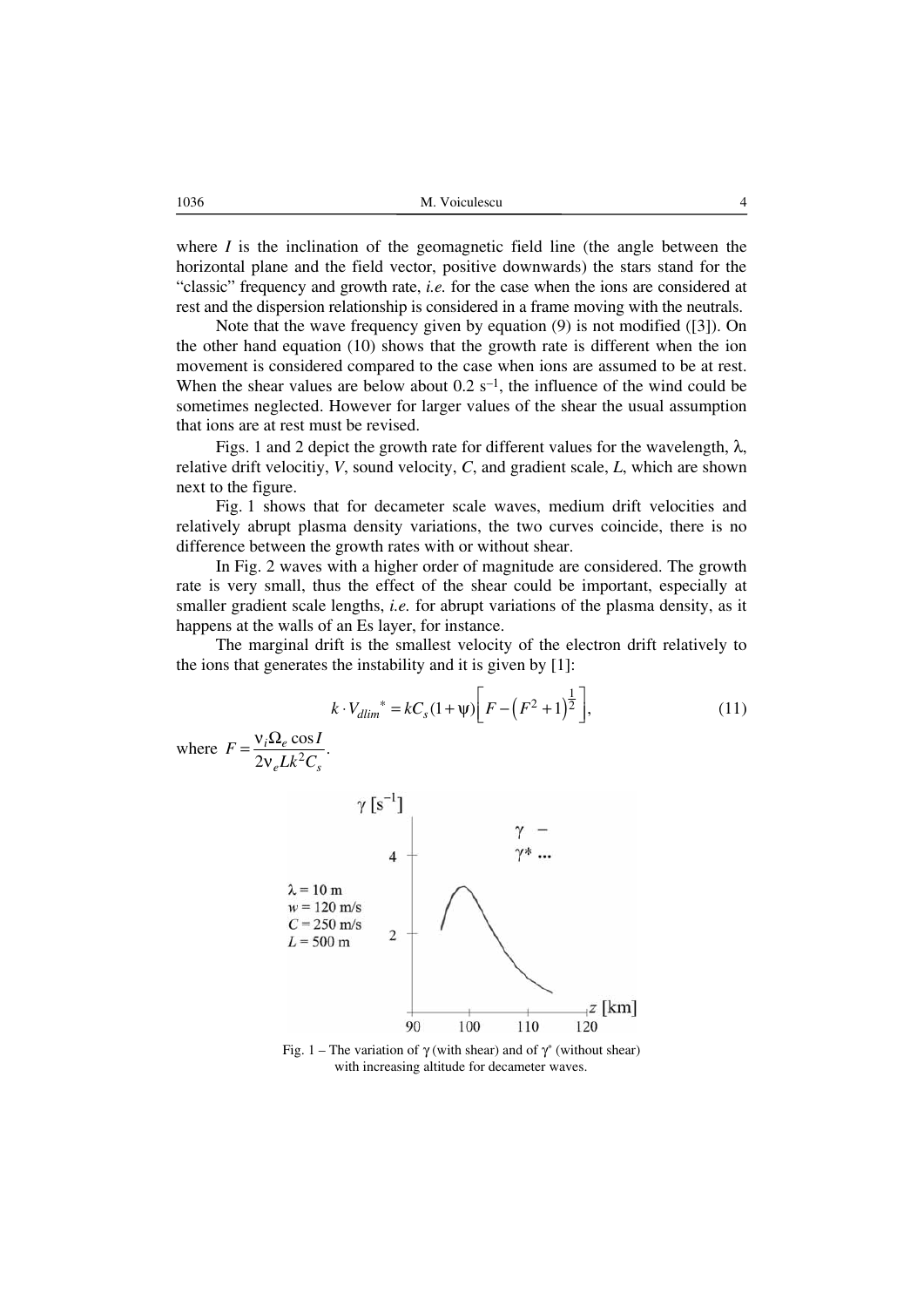

Fig. 2 – The variation of  $\gamma$  (with shear) and of  $\gamma^*$  (without shear) with increasing altitude for larger scale waves.

The marginal drift when the shear is included is:

$$
k \cdot V_{dlim} = kC_s (1 + \psi) \bigg[ F - \big( F^2 + G + 1 \big)^{\frac{1}{2}} \bigg], \tag{12}
$$

where another term,  $G = \frac{w v_i}{k^2 C_s^2}$ ,  $G=\frac{w}{2}$  $k^2C$  $=\frac{wv_i}{\sqrt{2\pi}}$ , appears due to the shear. The variation of the

marginal velocities is shown below, in Figs. 3 and 4.

For small wavelengths the difference between the two marginal drifts is negligible. The marginal drift decreases significantly below 105 km with the increase



Fig. 3 – The variation of the marginal drift velocities function of altitude with  $(V_{dlim})$  and without  $(V_{dlim}^*)$  the shear for a 50 m wave.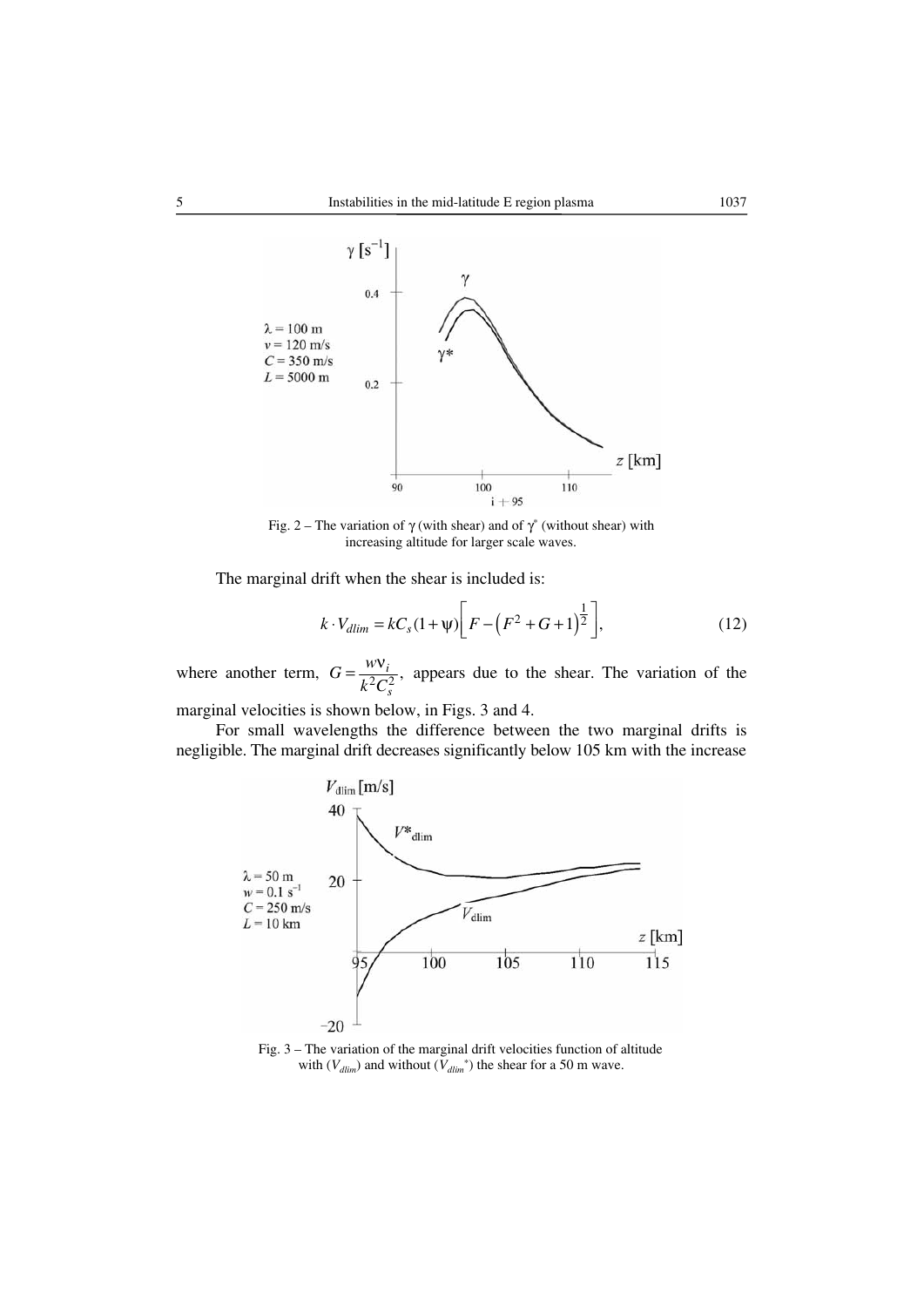



and without  $(V_{dlim}^*)$  the shear for a smaller (30 m) wave.

increase of the wavelength Also, the decrease of the gradient scale length contributes to the effect of the shear on the generation.

These plots show that the influence of the shear is important for wavelengths of the order of hundreds of meters and for high scale gradients, which means a relatively shallow density variation with height. For a wave with  $\lambda = 100$  m the shear significantly reduces the marginal drift. The smallest electronic relative drift that can initiate the GD instability is reduced in the presence of the shear with 20–30 m/s.





#### **3. CONCLUSIONS**

The effect of the shear on the growth rate is negligible for small-scale waves. The contribution of the shear becomes important for large-scale waves, as long as